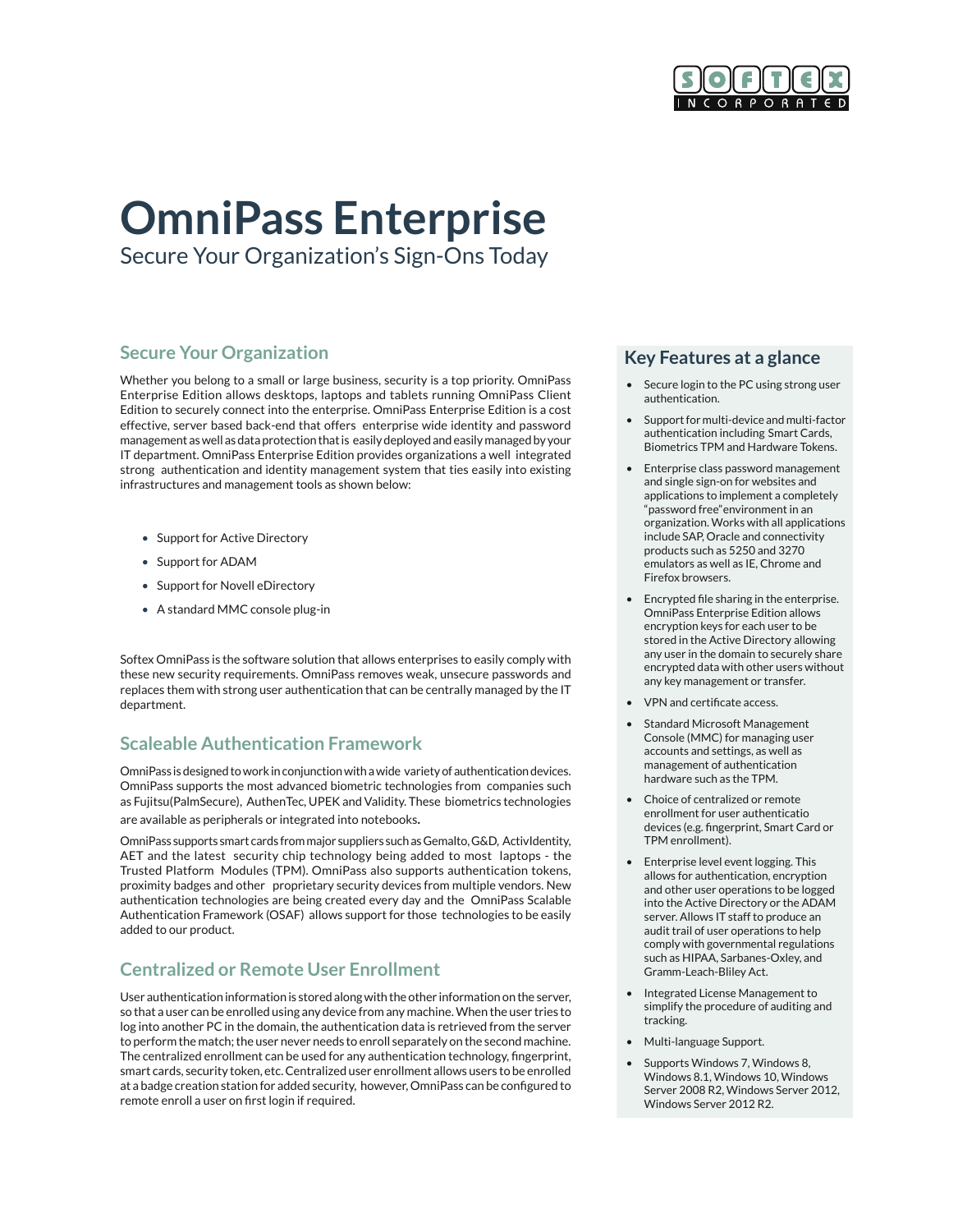

#### **Password Management**

Data Security, user verification and password management are critical to locking down single systems and systems in an enterprise environment. "Password reset becomes a large expensive bucket of support for companies," says Kris Brittain, a research director at the Gartner Group. According to Gartner, an employee forgets his or her password an average of four times a year and each call to a corporate help desk to reset a password costs \$30 to \$35.OmniPass allows an IT department to completely eliminate passwords from the organization. OmniPass provides a powerful but easy to use password wizard that allows an IT professional to create templates for all enterprise applications and websites. These templates can then be attached to a user, or a group of users eliminating the need for users to setup the login user-id and password to corporate resources Passwords can be randomly generated and the user never needs to know the actual passwords for any application or website - an authentication is the only method of access. If users don't know their passwords, they can not forget them, thus saving the organization the cost and of passwords while strengthening access security. All accesses to corporate applications and websites can be logged for regulatory compliance with

HIPAA, Sarbanes-Oxley and others.

The password manager of OmniPass can now support all enterprise level applications, such as teminal emulators, SAP, Oracle and others. OmniPass also supports IE, Chrome and Firefox.

## **Secure Windows Logon**

OmniPass extends the Windows Logon protection by adding security and convenience to authenticate users with a fingerprint, smart card or other device before granting access to the Windows desktop. OmniPass enables strong authentication by allowing users to authenticate with single or multiple authentication factors. For enterprise users, OmniPass login policies are configurable per user or on a per machine basis.OmniPass provides a new Emergency Policy Override feature which allows policies to be overriden by an end user or enterprise help desk in emergency situations.

# **Data Encryption**

OmniPass allows users to secure individual files and folders with a fingerprint, smart card or other device. Users can simply browse to a specific file or folder and right click to enrypt or decrypt the selected file(s). An authentication is required to access data that is encrypted When used in conjunction with a TPM device, OmniPass can restrict data access to a given computer, not allowing files to be transferred to an unsecured computer. OmniPass encryption uses the existing PKI encryption technology and the Crypto API architecture that is already built into Windows.

OmniPass Enterprise Edition also supports the sharing of encrypted files and folders. Simply right click the file and select "OmniPass Sharing…" and a list of other OmniPass users in the domain is shown and access can be given to any other user. OmniPass handles all the key management so that the user does not have to worry about key exchanging or other complicated procedures to share an encrypted file or folder. The shared user must also perform authentication using his authentication rules before access to the encrypted file will be granted.

*"Password reset become a large expensive bucket of support for companies"*

> *Kris Brittain Gartner Group*